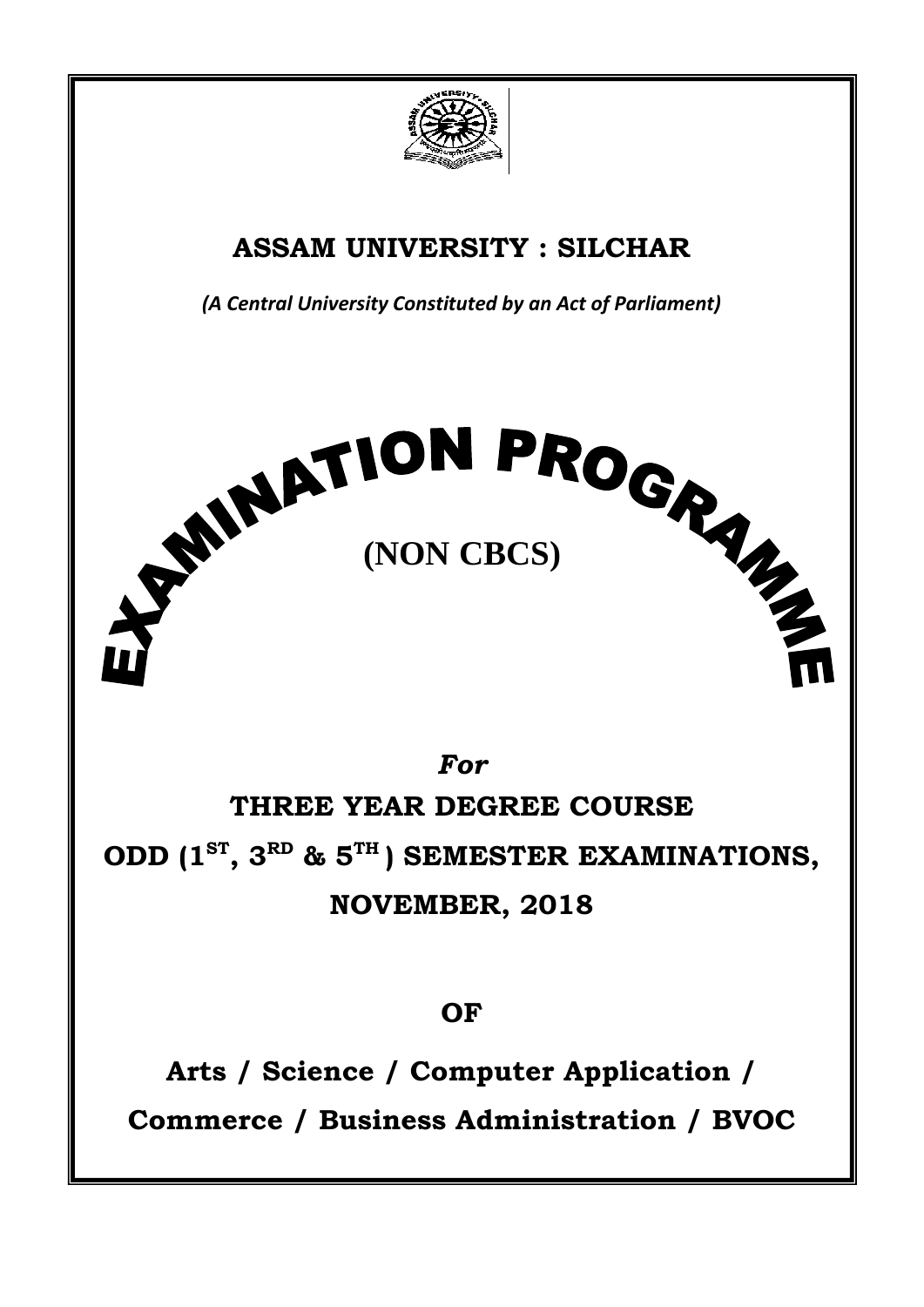# PROGRAMME

### HONOURS COURSE (ARTS, SCIENCE & COMMERCE)

|                               |                 |                |                         | <b>MORNING:</b> | <b>AFTERNOON:</b> |  |
|-------------------------------|-----------------|----------------|-------------------------|-----------------|-------------------|--|
|                               |                 |                | <b>10 AM TO 12 NOON</b> | 1:30 PM TO      |                   |  |
| <b>DATE</b>                   | <b>DAY</b>      | <b>SUBJECT</b> |                         |                 | 3.30 PM           |  |
|                               |                 |                | <b>FIRST</b>            | <b>THIRD</b>    | <b>FIFTH</b>      |  |
|                               |                 |                | <b>SEMESTER</b>         | <b>SEMESTER</b> | <b>SEMESTER</b>   |  |
| 26 <sup>th</sup>              |                 | Science        | 101                     |                 | 501               |  |
| November,                     | <b>Monday</b>   | Arts           | 101                     |                 | 501               |  |
| 2018                          |                 | Commerce       | 101                     |                 | 501               |  |
| 27 <sup>th</sup>              |                 | Science        |                         | 301             |                   |  |
| November,                     | <b>Tuesday</b>  | Arts           |                         | 301             |                   |  |
| 2018                          |                 | Commerce       |                         | 301             |                   |  |
| 28 <sup>th</sup>              |                 | Science        | 102                     |                 | 502               |  |
| November,                     | Wednesday       | Arts           | 102                     |                 | 502               |  |
| 2018                          |                 | Commerce       | 102                     |                 | 502               |  |
|                               |                 |                |                         |                 | (A,B,C,D)         |  |
| $29^{th}$                     |                 | Science        |                         | 302             |                   |  |
| November,                     | <b>Thursday</b> | Arts           |                         | 302             |                   |  |
| 2018                          |                 | Commerce       |                         | 302             |                   |  |
|                               |                 | Science        | 103                     |                 | 503               |  |
| 30 <sup>th</sup><br>November, | <b>Friday</b>   | Arts           | 103                     |                 | 503               |  |
| 2018                          |                 | Commerce       | 103                     |                 | 503               |  |
|                               |                 |                | (A,B,C,D)               |                 | (A,B,C,D)         |  |
|                               |                 | Science        |                         | 303             |                   |  |
| 1 <sup>st</sup><br>December,  | <b>Saturday</b> | Arts           |                         | 303             |                   |  |
| 2018                          |                 | Commerce       |                         | 303             |                   |  |
|                               |                 |                |                         | (A,B,C,D)       |                   |  |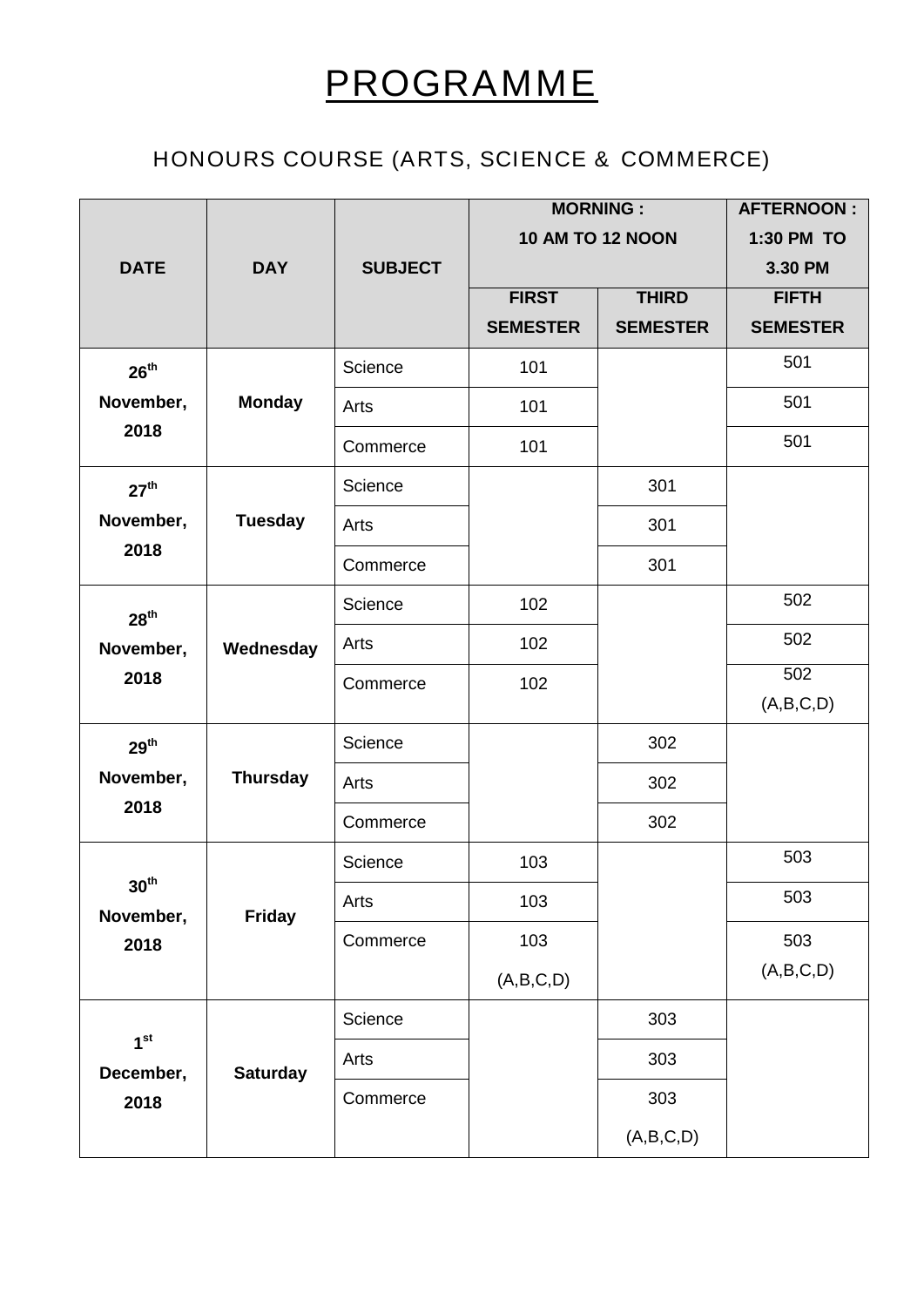### PASS COURSE

|                              |            |                                         |       | <b>MORNING:</b><br>10 AM TO 12 NOON    |            | AFTERNOON:<br>1:30 PM TO 3.30 PM            |       |
|------------------------------|------------|-----------------------------------------|-------|----------------------------------------|------------|---------------------------------------------|-------|
| <b>DATE</b>                  | <b>DAY</b> | <b>FIRST SEMESTER</b>                   |       | <b>THIRD SEMESTER</b>                  |            | <b>FIRST/THIRD/FIFTH</b><br><b>SEMESTER</b> |       |
|                              |            | <b>Subject</b>                          | Paper | <b>Subject</b>                         | Paper      | <b>Subject</b>                              | Paper |
|                              |            | Gen. English<br>(All stream)            | 101   |                                        |            | <b>Fifth Semester</b>                       |       |
| 3 <sup>rd</sup><br>December  | Monday     | <b>BVOC</b>                             | 101   |                                        |            | <b>FCES-I</b>                               | 501   |
| 2018                         |            | (Duration of<br>Exam is for<br>3 hours) |       |                                        |            | (For all stream)                            |       |
|                              |            |                                         |       |                                        |            | History                                     | 501   |
| 4 <sup>th</sup>              |            |                                         |       |                                        |            | Mathematics                                 | 501   |
| December<br>2018             | Tuesday    | Sociology                               | 101   |                                        |            | Zoology                                     | 501   |
|                              |            |                                         |       |                                        |            | Commerce<br>(Auditing)                      | 502   |
|                              |            |                                         |       | <b>For All Streams</b>                 |            |                                             |       |
|                              |            |                                         |       | MIL/Alt Eng<br>Bengali                 | 301<br>301 |                                             |       |
|                              |            |                                         |       | Assamese                               | 301        |                                             |       |
|                              |            | <b>BVOC</b>                             | 102   | Manipuri                               | 301        |                                             |       |
|                              |            | (Duration of                            |       | Hindi                                  | 301        |                                             |       |
| 5 <sup>th</sup>              |            | Exam is for                             |       | Urdu                                   | 301        |                                             |       |
| December<br>2018             | Wednesday  | 3 hours)                                |       | Mizo                                   | 301        |                                             |       |
|                              |            |                                         |       | <b>Bodo</b>                            | 301        |                                             |       |
|                              |            |                                         |       | Nepali                                 | 301        |                                             |       |
|                              |            |                                         |       | <b>HMAR</b>                            | 301        |                                             |       |
|                              |            |                                         |       | <b>For Commerce Stream</b><br>Commerce | 301        |                                             |       |
|                              |            |                                         |       | (Business<br>Communication)            |            |                                             |       |
|                              |            | Economics                               | 101   |                                        |            | <b>Fifth Semester</b>                       |       |
|                              |            | Physics                                 | 101   |                                        |            | <b>Elective Languages</b>                   |       |
|                              |            | Botany                                  | 101   |                                        |            | Bengali                                     | 501   |
|                              |            | Commerce                                | 102   |                                        |            | Assamese                                    | 501   |
|                              |            | (Financial                              |       |                                        |            | Manipuri                                    | 501   |
| 6 <sup>th</sup>              |            | Accounting)                             |       |                                        |            | Hindi                                       | 501   |
| December,<br>2018            | Thursday   |                                         |       |                                        |            | English                                     | 501   |
|                              |            |                                         |       |                                        |            | Bodo                                        | 501   |
|                              |            |                                         |       |                                        |            | <b>Classics:</b>                            |       |
|                              |            |                                         |       |                                        |            | Sanskrit                                    | 501   |
|                              |            |                                         |       |                                        |            | Arabic                                      | 501   |
|                              |            |                                         |       |                                        |            | Persian                                     | 501   |
|                              |            |                                         |       | 3rd Semester                           |            | Chemistry                                   | 501   |
|                              |            | <b>BVOC</b>                             | 103   | History                                | 301        | <b>Political Science</b>                    | 501   |
| 7 <sup>th</sup><br>December, | Friday     | (Duration of<br>Exam is for             |       | Mathematics                            | 301        | <b>Statistics</b>                           | 501   |
| 2018                         |            | 3 hours)                                |       | Zoology                                | 301        |                                             |       |
|                              |            |                                         |       | Commerce                               | 302        |                                             |       |
|                              |            |                                         |       | (Cost Accounting)                      |            |                                             |       |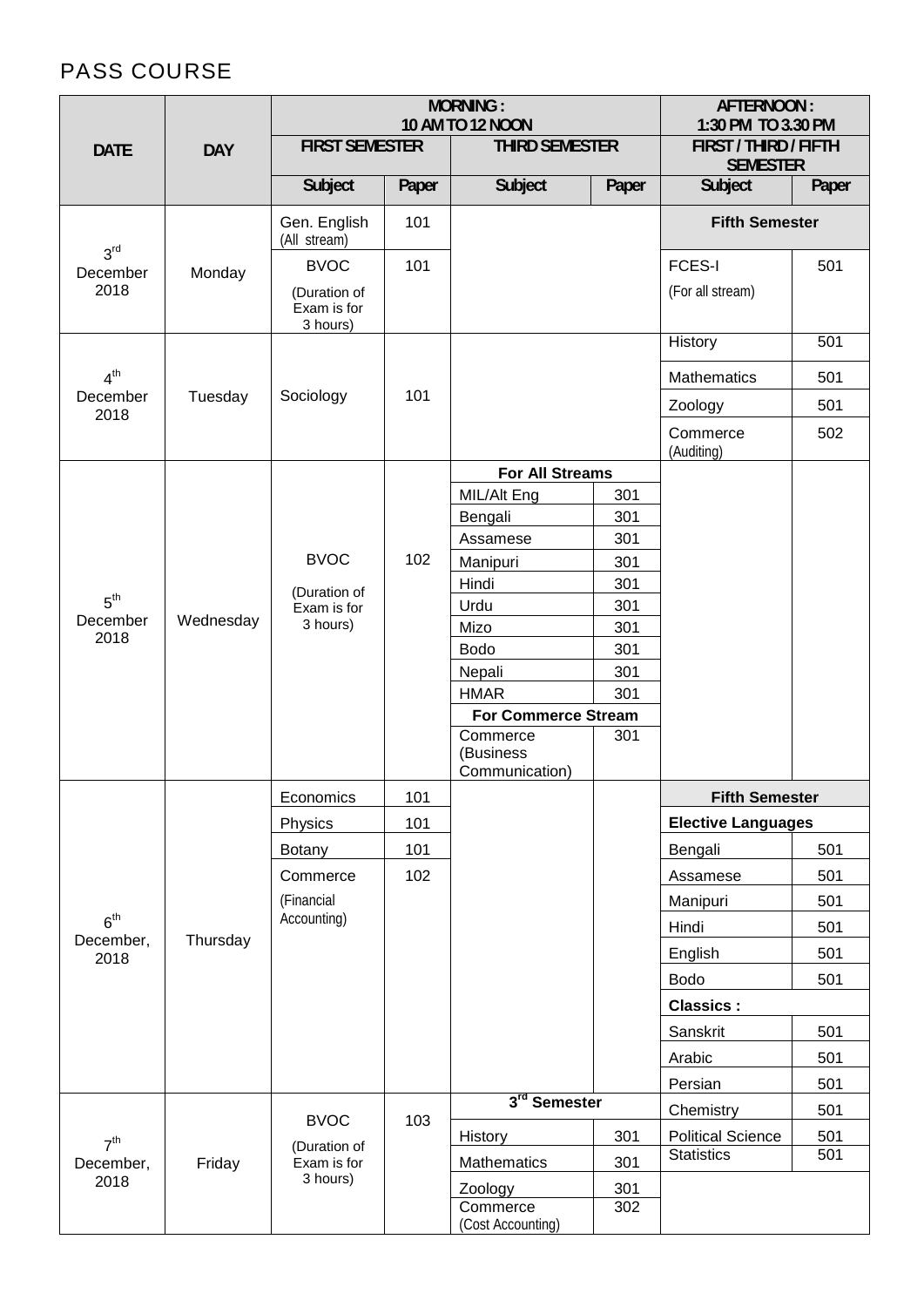|                        |            |                                                        |       | <b>MORNING:</b><br>10 AM TO 12 NOON |       | AFTERNOON:<br>1:30 PM TO 3.30 PM            |       |
|------------------------|------------|--------------------------------------------------------|-------|-------------------------------------|-------|---------------------------------------------|-------|
| <b>DATE</b>            | <b>DAY</b> | <b>FIRST SEMESTER</b>                                  |       | <b>THRD SEMESTER</b>                |       | <b>FIRST/THIRD/FIFTH</b><br><b>SEMESTER</b> |       |
|                        |            | <b>Subject</b>                                         | Paper | <b>Subject</b>                      | Paper | <b>Subject</b>                              | Paper |
|                        |            |                                                        |       | Economics                           | 301   | <b>BVOC</b>                                 | 301   |
| 8 <sup>th</sup>        |            |                                                        |       | Physics                             | 301   | (Duration of                                |       |
| December,              | Saturday   |                                                        |       | <b>Botany</b>                       | 301   | Exam is for<br>3 hours)                     |       |
| 2018                   |            |                                                        |       | Commerce                            | 303   |                                             |       |
|                        |            |                                                        |       | (Business Environment)              |       |                                             |       |
|                        |            | <b>First Semester</b>                                  |       |                                     |       | <b>Fifth Semester</b>                       |       |
|                        |            | Chemistry                                              | 101   |                                     |       | Philosophy                                  | 501   |
| $10^{th}$              |            | <b>Political Science</b>                               | 101   |                                     |       | Biotechnology                               | 501   |
| December,<br>2018      | Monday     | <b>Statistics</b>                                      | 101   |                                     |       | Computer<br>Science                         | 501   |
|                        |            |                                                        |       |                                     |       | Fish & Fisheries                            | 501   |
|                        |            |                                                        |       | Chemistry                           | 301   | Anthropology                                | 501   |
|                        |            |                                                        |       | <b>Statistics</b>                   | 301   | Commerce                                    | 504   |
|                        |            |                                                        |       | <b>Political Science</b>            | 301   | (Information                                |       |
| $11^{th}$<br>December, | Tuesday    |                                                        |       |                                     |       | Technology in<br>Business-I (Theory)        |       |
| 2018                   |            |                                                        |       |                                     |       | <b>BVOC</b>                                 | 302   |
|                        |            |                                                        |       |                                     |       | (Duration of<br>Exam is for<br>3 hours)     |       |
|                        |            | Philosophy                                             | 101   |                                     |       | Physics                                     | 501   |
|                        |            | Biotechnology                                          | 101   |                                     |       | Botany                                      | 501   |
|                        |            | Computer Sc.                                           | 101   |                                     |       | Education                                   | 501   |
| $12^{th}$<br>December, | Wednesday  | Fish & Fisheries                                       | 101   |                                     |       |                                             |       |
| 2018                   |            | Commerce<br>(Business<br>Organisation &<br>Management) | 103   |                                     |       |                                             |       |
|                        |            |                                                        |       | Philosophy                          | 301   | Mass Comm.                                  | 501   |
| 13 <sup>th</sup>       |            |                                                        |       | Biotechnology                       | 301   |                                             |       |
| December,<br>2018      | Thursday   |                                                        |       | <b>Computer Science</b>             | 301   | Commerce<br>(Business Regulatory            | 503   |
|                        |            |                                                        |       | Fish & Fisheries                    | 301   | Framework)                                  |       |
|                        |            | History                                                | 101   | Commerce                            |       | Economics                                   | 501   |
|                        |            | <b>Mathematics</b>                                     | 101   | (Business Mathematics               | 304   | Ecology & Envtl.                            | 501   |
| 14 <sup>th</sup>       |            | Zoology                                                | 101   | or Entrepreneurship)                |       | Science                                     |       |
| December,              | Friday     | Commerce                                               | 104   |                                     |       |                                             |       |
| 2018                   |            | (Business                                              |       |                                     |       | <b>BVOC</b>                                 | 303   |
|                        |            | Economics-I)                                           |       |                                     |       | (Duration of<br>Exam is for<br>3 hours)     |       |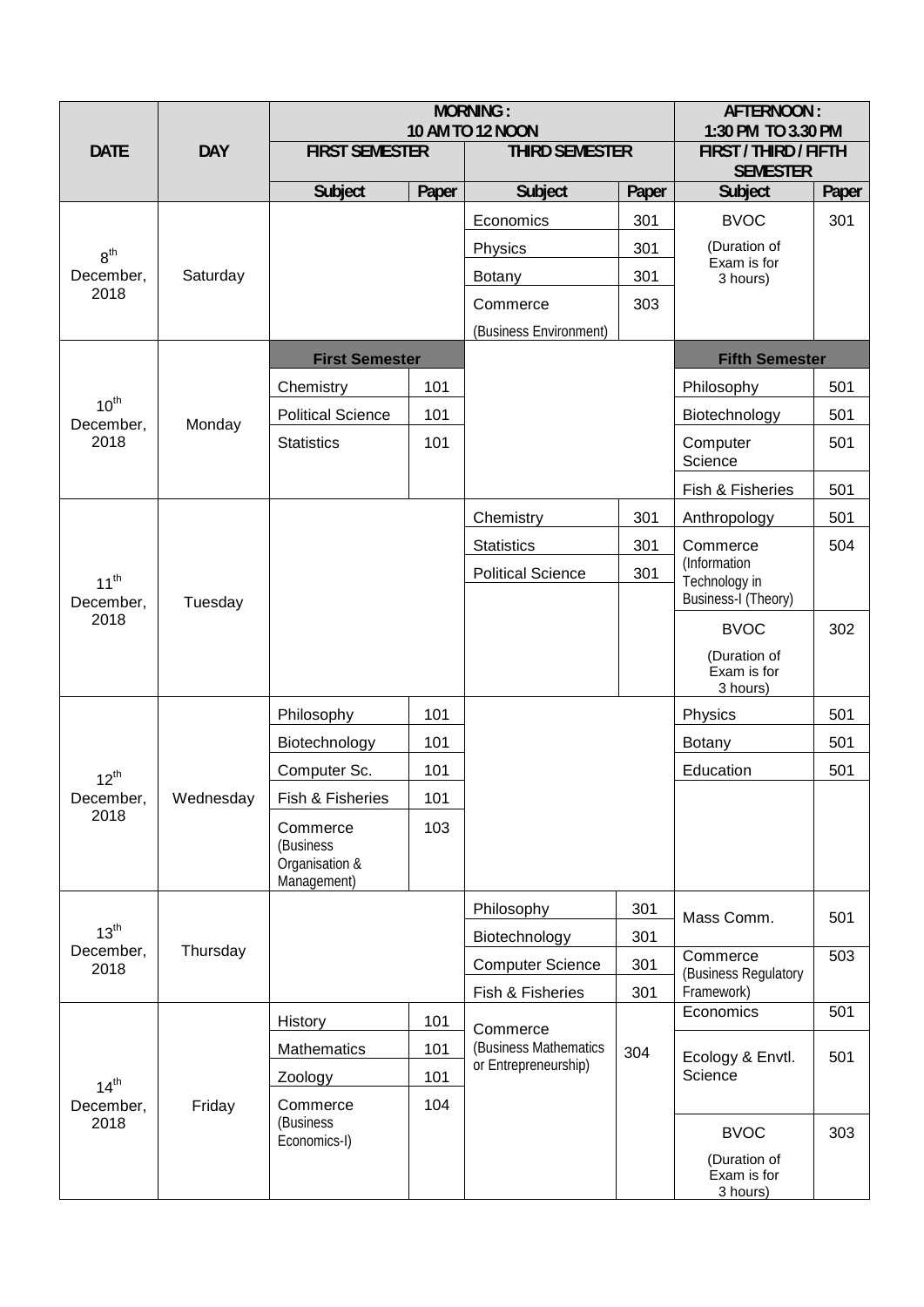|                               |            |                              |       | <b>MORNING:</b><br>10 AM TO 12 NOON |       | AFTERNOON:<br>1:30 PM TO 3.30 PM            |       |
|-------------------------------|------------|------------------------------|-------|-------------------------------------|-------|---------------------------------------------|-------|
| <b>DATE</b>                   | <b>DAY</b> | <b>FIRST SEMESTER</b>        |       | <b>THIRD SEMESTER</b>               |       | <b>FIRST/THIRD/FIFTH</b><br><b>SEMESTER</b> |       |
|                               |            | <b>Subject</b>               | Paper | <b>Subject</b>                      | Paper | <b>Subject</b>                              | Paper |
|                               |            |                              |       |                                     |       |                                             |       |
|                               |            | <b>Elective Languages</b>    |       |                                     |       | <b>First Semester</b>                       |       |
|                               |            | Assamese                     | 101   |                                     |       | Mass Comm.                                  | 101   |
|                               |            | Bengali                      | 101   |                                     |       | Geography                                   | 101   |
|                               |            | Hindi                        | 101   |                                     |       |                                             |       |
|                               |            | Manipuri                     | 101   |                                     |       |                                             |       |
| 15 <sup>th</sup><br>December, | Saturday   | English                      | 101   |                                     |       |                                             |       |
| 2018                          |            | <b>Bodo</b>                  | 101   |                                     |       |                                             |       |
|                               |            | <b>Classics:</b><br>Sanskrit | 101   |                                     |       |                                             |       |
|                               |            | Arabic                       | 101   |                                     |       |                                             |       |
|                               |            | Persian                      | 101   |                                     |       |                                             |       |
|                               |            | Ecology & Envtl.             | 101   |                                     |       |                                             |       |
|                               |            | Science                      |       |                                     |       |                                             |       |
|                               |            |                              |       | <b>Elective Languages</b>           |       |                                             |       |
|                               |            |                              |       | Assamese                            | 301   |                                             |       |
|                               |            |                              |       | Bengali                             | 301   |                                             |       |
|                               |            |                              |       | Hindi                               | 301   |                                             |       |
| 17 <sup>th</sup>              |            |                              |       | Manipuri                            | 301   |                                             |       |
| December,<br>2018             | Monday     |                              |       | English                             | 301   |                                             |       |
|                               |            |                              |       | <b>Bodo</b>                         | 301   |                                             |       |
|                               |            |                              |       | <b>Classics:</b>                    |       |                                             |       |
|                               |            |                              |       | Sanskrit                            | 301   |                                             |       |
|                               |            |                              |       | Arabic                              | 301   |                                             |       |
|                               |            |                              |       | Persian                             | 301   |                                             |       |
| $18^{th}$                     |            |                              |       | Ecology & Envtl.<br>Science         | 301   |                                             |       |
| December,<br>2018             | Tuesday    |                              |       | Geography                           | 301   |                                             |       |
|                               |            |                              |       | Mass Comm.                          | 301   |                                             |       |
| 19 <sup>th</sup>              |            | Anthropology                 | 101   |                                     |       | <b>Third Semester</b>                       |       |
| December,<br>2018             | Wednesday  | Geology                      | 101   |                                     |       | Education                                   | 301   |
|                               |            | Education                    | 101   |                                     |       |                                             |       |
|                               |            |                              |       | Geology                             | 301   | <b>Fifth Semester</b>                       |       |
| 20 <sup>th</sup>              |            |                              |       | Sociology                           | 301   | Geography                                   | 501   |
| December,<br>2018             | Thursday   |                              |       | Anthropology                        | 301   | Geology                                     | 501   |
|                               |            |                              |       |                                     |       | Sociology                                   | 501   |